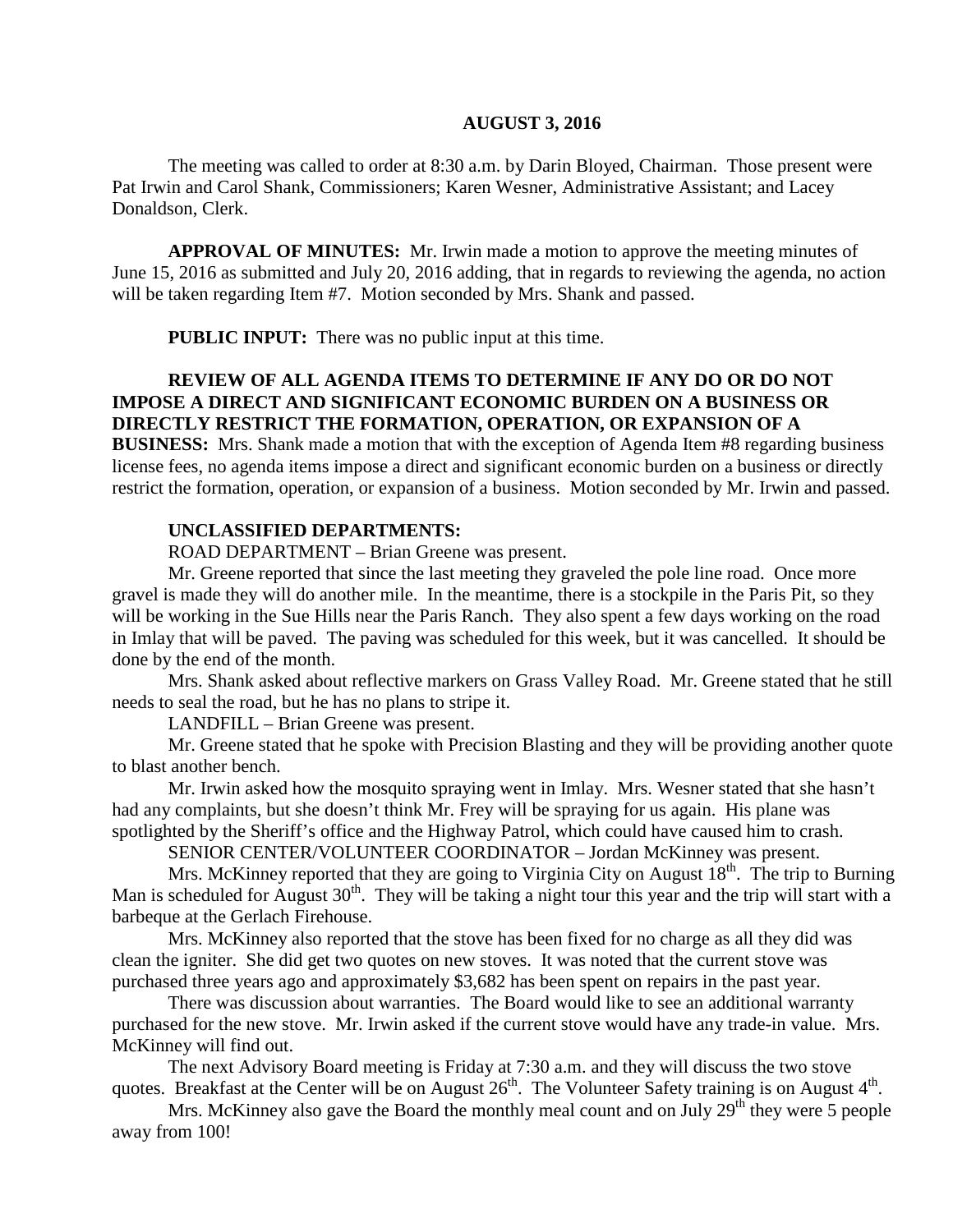### BUILDINGS AND GROUNDS – John Handka was present.

Mr. Handka reported that all the  $a/c$  units are installed and running. They are having an issue with the temperature in the District Court Clerk's office, but Mr. Handka is looking into it. Mr. Irwin asked if all the window units have been removed. Mr. Handka stated that they have removed all of them that can be at this time.

Mr. Handka also reported that the Frontier Days event was held last weekend. He has found 13 broken sprinkler heads. All the sprinklers were clearly marked, but the Frontier Days Committee removed the flags. Mr. Handka was asked to keep track of the time and costs of cleaning up and fixing things after the event. He stated that throughout the event the vendors kept overloading the power and the crew was called in several times. There were also a lot of complaints about dog waste. The Frontier Days group kept asking Buildings and Grounds to come back to clean things up. Mr. Handka also stated that the inflatables were left on the grass after they were told they would be moved every night.

The Board will put an item on a future agenda so that these matters can be discussed with the Frontier Days Committee.

*Proposals from Oasis Air Conditioning and Heating to service HVAC units for Pershing County buildings; Proposal to install HVAC in Resident Deputy's house; Proposal to add cooling system to Imlay Community Center:* Mr. Handka stated that the reason for the higher price for the Imlay Community Center is because the old unit will have to be pulled out to install the cooling units and then put back in. He also stated that he was told that maintenance needs to be done quarterly on the new Courthouse units to avoid voiding the warranty. The Board would like to speak with Oasis as this should be part of our original agreement.

At the previous meeting the Board had asked Mr. Handka to look into some other options for the Imlay Community Center. Mr. Handka stated that he does have some window mount units he can install out there, but with Frontier Days he hasn't had time. Mrs. Shank stated that the Board had also suggested a unit like the one in the Sheriff's Office server room.

Mr. Irwin also asked what Mr. Handka's plans are for the window units removed from the Courthouse and how many there are. Mr. Handka stated that there are a dozen or so units and they are currently being stored at the Buildings and Grounds shop.

COMMUNITY CENTER/ECONOMIC DEVELOPMENT – Mrs. Shank reported that Mrs. Lusby-Angvick attended training in Idaho last week and is back now. It will be a few weeks before she receives her test results.

# FIRE/AMBULANCE DEPARTMENTS –

*Ambulance Report:* Chief Ayoob reported that the power lift has been delivered and they are working with Humboldt General to get it installed in the new ambulance. The department currently has 21 members, with 19 of them being EMTs (Emergency Medical Technicians). There is also a potential member that already has EMT training as well. Chief Ayoob stated that there is a team working on training schedules.

*Update on Ambulance / EMS Evaluations:* Chief Ayoob stated that they have had some discussion regarding the EMS Evaluation that was done. Chief Ayoob feels a lot of broad strokes were taken in the evaluation. They are looking at conducting their own survey within the department and then in the community focusing on the options of splitting the department into an ambulance side and a fire side. Mr. Irwin stated that he would like to see a written response to the evaluation. Chief Ayoob stated that their main focus right now is recruitment and they have chosen not to address the rest of the report.

Mrs. Shank stated that she felt a lot of the evaluation seemed inaccurate and would like some clarification. Chief Ayoob stated that the evaluation mentions some financial options and wondered if the Commission had looked at those. Mr. Irwin stated that they had expected the Department to tell the Board what options would work best and how much money is needed.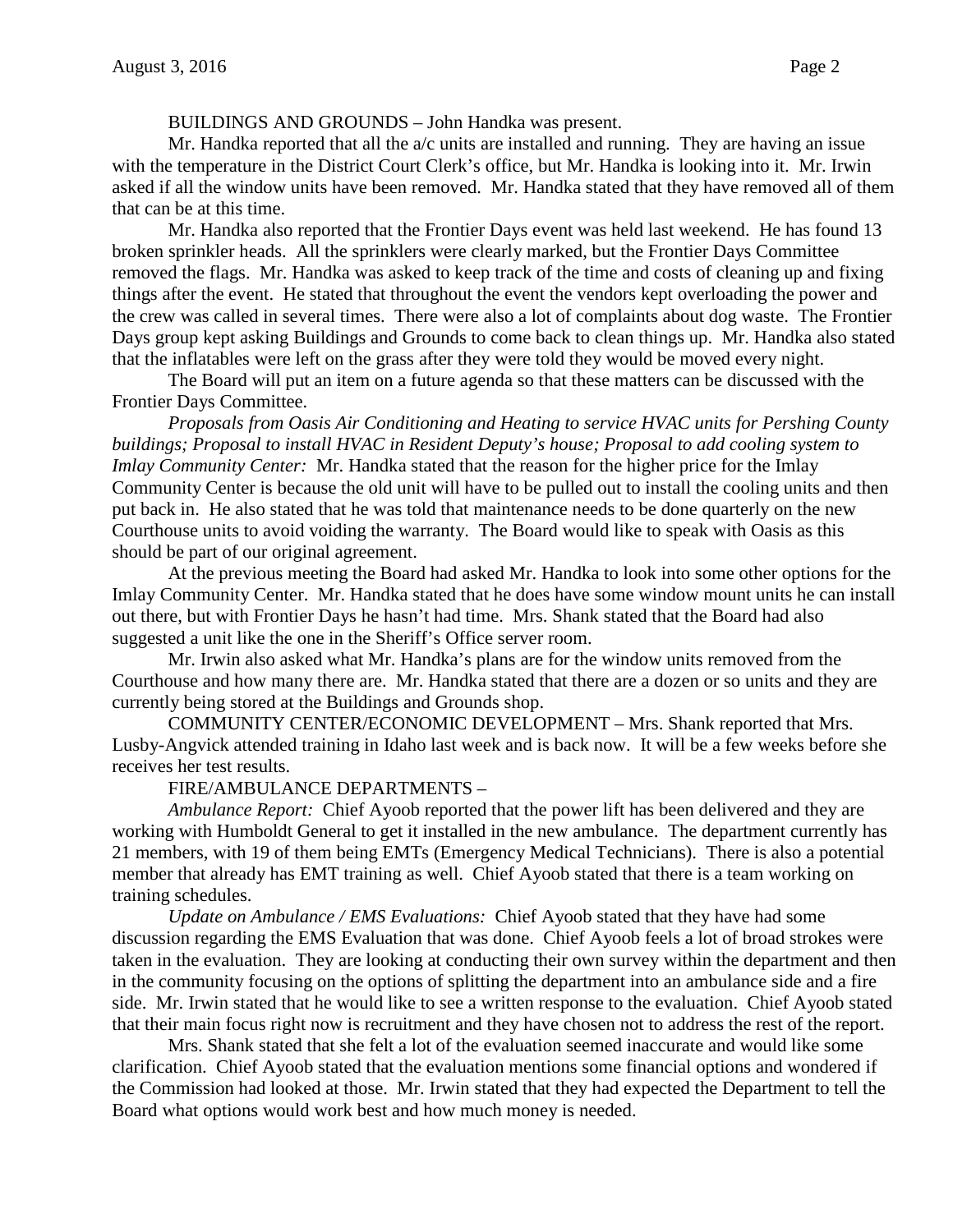Chief Ayoob stated that they will be doing the in-house survey at their next meeting and he could probably have some information in regards to the community's response by the second meeting in September.

*Update on F Endorsements and Firefighter I & II training:* Chief Ayoob stated that Tom Helms will be putting on a F Endorsement class August  $29<sup>th</sup>$ . The first class will include officers from Lovelock and Rye Patch. Once that is done they will schedule another class for other members. Mr. Heidemann stated that he doesn't understand why they are having selective training. Chief Ayoob stated that they wanted to keep the first class small to adequately provide the training. After that, those members can serve as trainers as well.

Mrs. Shank asked about the Firefighter I/II training. Chief Ayoob stated that there are currently six people in the class and they have been providing practical training, but it is moving slower than expected. A test date will be set for some time in October. Chief Ayoob stated that he is trying to be firm with the training, but you can only push volunteers so hard.

Mr. Shields, District Attorney, joined the meeting at 9:28 a.m.

The F Endorsement requirement was discussed again. Chief Ayoob stated that once the first class is held, they should be able to provide the training more quickly and thought everyone should have it by the end of the year.

Chief Ayoob asked Mr. Shields if Sean Burke had given him the information regarding a Memorandum of Understanding between the departments. Mr. Shields stated that he did and he is still working on it. Chief Ayoob explained that this was a requirement to apply for certain grants.

An advanced EMT course was discussed. Debbie Mock had given a presentation to the Commission in regards to an offer from Humboldt General. The cost was approximately \$21,000. Chief Ayoob stated that they would like to start it in January, but he is not sure what direction they will take. Mr. Irwin mentioned that there are some grant options to help pay for the class.

Mr. Heidemann asked where the department is at with Triptix, the new EMS reporting system. Chief Ayoob stated that three members did a webinar, but they are still using the old program. Mr. Heidemann also spoke about the Fire Shows West Conference. Chief Ayoob stated that they will work with Charlie Sparke regarding how many spaces are available.

LIBRARY – Pam Munk was present.

Mrs. Munk stated that the new art exhibit was installed yesterday. There is also a magician who will be performing two shows at the Library tomorrow.

COOPERATIVE AG EXTENSION – *Request to remove inventory item #4101, task chair and transfer it to the Senior Center:* Mrs. Shank made a motion to approve the removal of inventory item #4101, task chair and transfer it to the Senior Center. Motion seconded by Mr. Irwin and passed.

SAFETY – Pam Munk was present.

Mrs. Munk stated that the summer session of Safety classes has been completed. There is a make-up class on August 19<sup>th</sup> and Volunteer training tomorrow. Mrs. Munk had a list of all the classes that were offered throughout the year. Last year we had 97% of employees complete their required classes.

*Approval to take certification classes with grant through POOL/PACT:* Mrs. Munk gave the Board information on the classes she has taken and still needs to take. Mrs. Munk would like to apply for a \$2,000 grant.

Mrs. Shank made a motion to approve Mrs. Munk applying for a \$2,000 grant through POOL/PACT to take Public Sector Safety & Health Fundamentals Certificate Program classes. Motion seconded by Mr. Irwin and passed.

Mrs. Munk asked if Mr. Handka had found out anything in regards to fixing the Library roof. Mr. Handka has spoken with Fast Glass and they will get us a quote for new plexi-glass.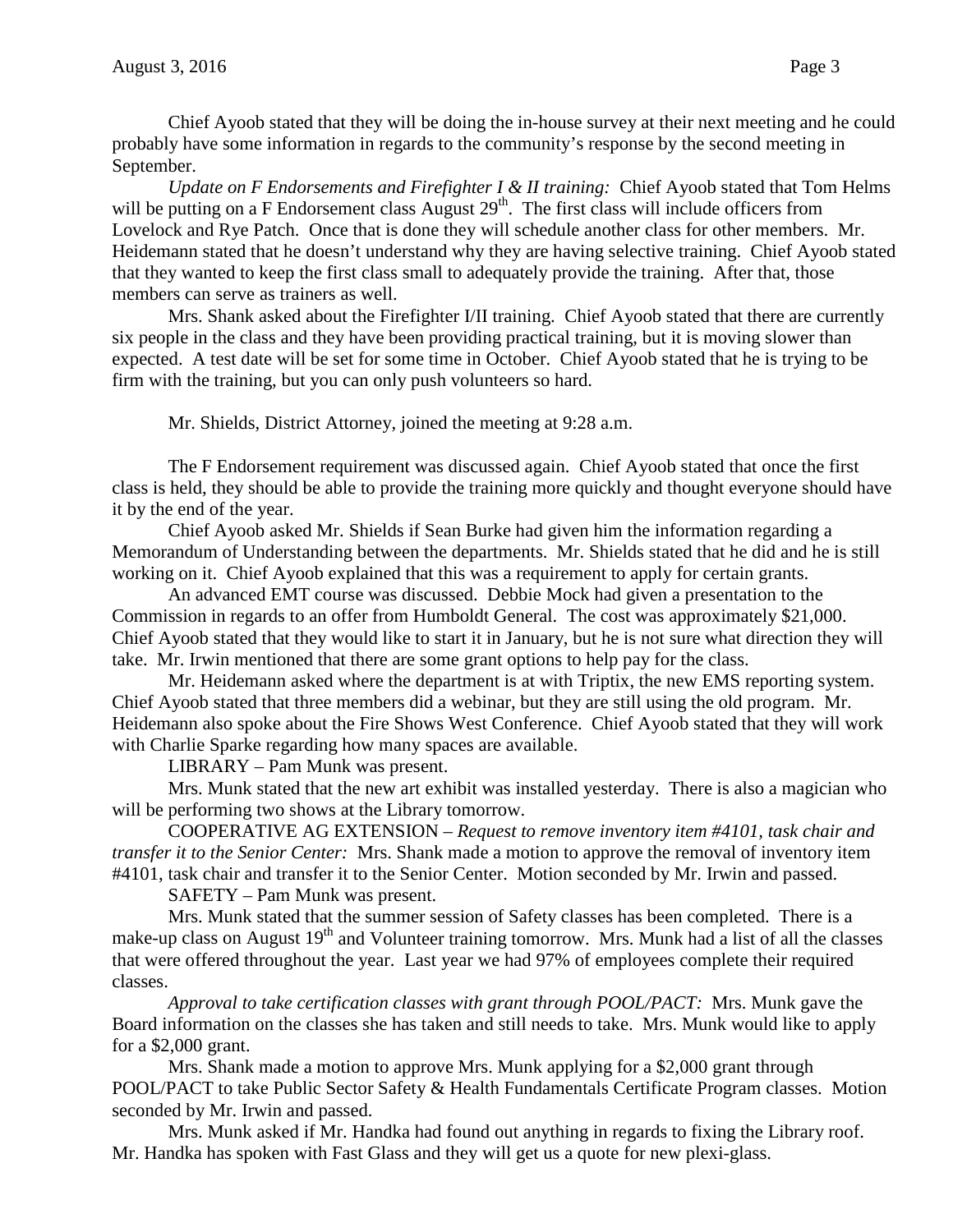LEPC UPDATE – Mrs. Shank reported that three of our grant applications were approved, the State Emergency Response Commission (SERC), United We Stand and Emergency Management Planning Grant (EMPG).

# **ELECTED DEPARTMENTS:**

LACEY DONALDSON, CLERK-TREASURER – Mrs. Donaldson stated she didn't have anything to report.

*Approval of corrections/changes to the Tax Roll:* The Board was given the following corrections:

| MH #2653        | <b>Bristow</b> | Correcting Veteran's Exemption       |
|-----------------|----------------|--------------------------------------|
| APN #001-018-07 | Grenz          | Correcting Veteran's Exemption       |
| APN #001-128-04 | De Leeuw       | Reducing Landfill and TV Assessments |
| APN #007-321-23 | Coyle          | Correcting PCWCD Assessment          |
| APN #007-321-36 | Nejabi LLC     | Correcting PCWCD Assessment          |
| APN #007-141-23 | Gibson Ranch   | <b>Reducing Landfill Assessment</b>  |

Mr. Irwin made a motion to approve the corrections as presented. Motion seconded by Mrs. Shank and passed.

LAURI CERINI-JONES, ASSESSOR – Mrs. Cerini-Jones stated that she had six applicants for the Appraiser position and she will be interviewing five of them on Friday. She is excited as two of the applicants have Bachelor of Arts degrees and one has an Associate's Degree. This education, if approved by the State, could go towards their certification.

She also stated that she met with Brent Farr of Farr West Engineering regarding GIS.

# **PLANNING DEPARTMENT:** James Evans was present.

Mr. Evans stated that there will not be a Planning Commission meeting in August, but he does have items for a meeting in September. It is a parcel map within the City.

# **IMLAY WATER SYSTEM:** James Evans was present.

Mr. Evans stated that all the major testing was done in July and they are waiting for the test results.

# **BUILDING DEPARTMENT:** James Evans was present.

Mr. Evans gave the Board the monthly permits issued and fees collected report.

UPDATE ON CODE ENFORCEMENT – Mr. Evans stated that he and Mrs. Garretson are doing the best they can, keeping up with the open cases. No new complaints have been received.

UPDATE ON ARCHIVAL BUILDING CONSTRUCTION – Mr. Evans reported that they had a walk-through last Thursday. They are looking at possible completion by the end of September.

Mr. Evans spoke about the proposal Juvenile will be making regarding constructing a wall to create an additional office. He spoke with Manufactured Housing and they still have jurisdiction, so the plans have to be approved by them. Mr. Shields didn't think that sounded right and will look into it.

Mr. Evans also asked that an item be put on the next agenda to move Mrs. Garretson to full-time.

# **ELECTED DEPARTMENTS, CONT.D:**

BRYCE SHIELDS, DISTRICT ATTORNEY – Mr. Shields reported that he will be in Alabama next week for training.

**PROCLAMATIONS AND AWARDS:** The Board did not have any Proclamations or Awards to consider.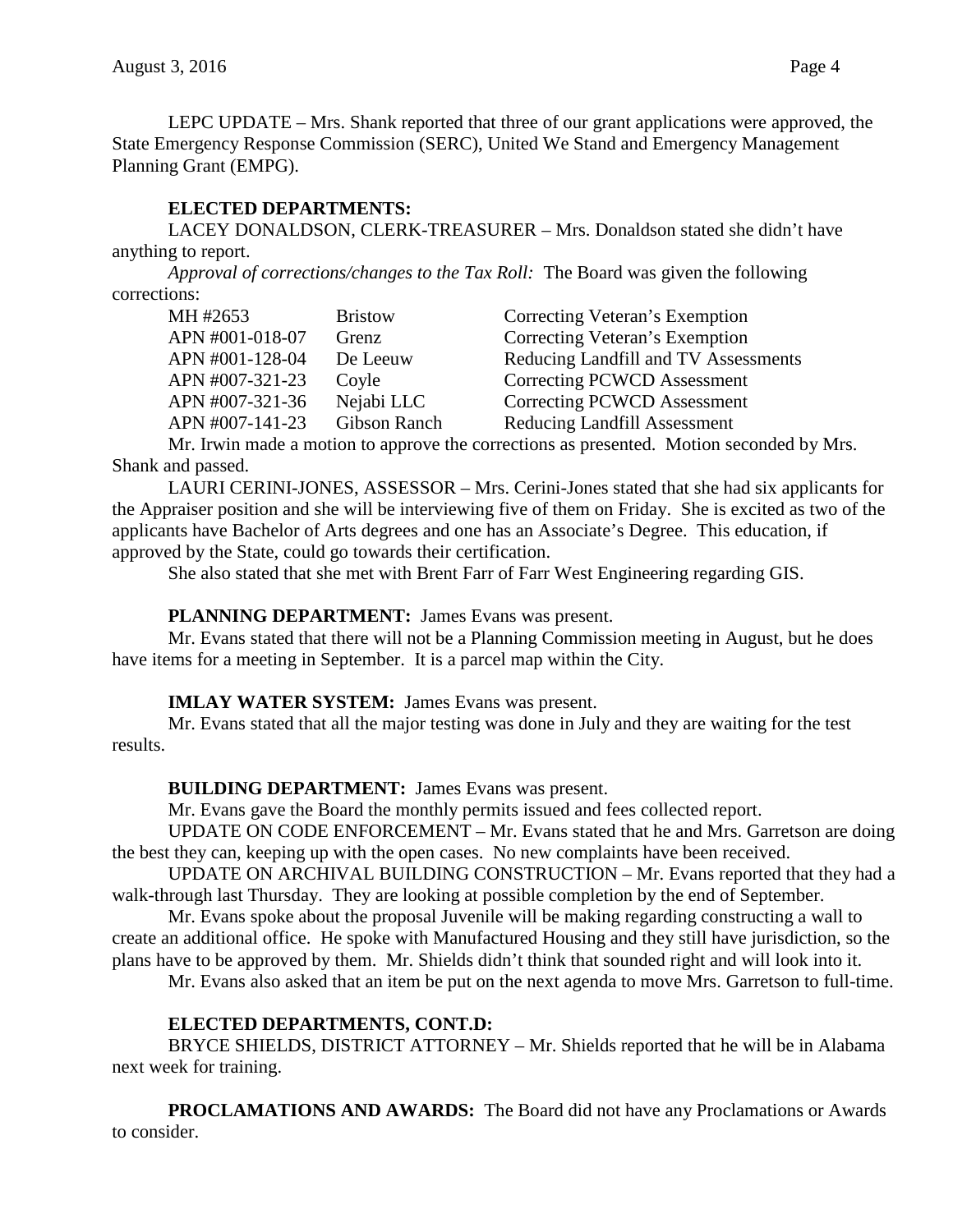**COURTHOUSE WINDOW REPLACEMENT BID REVIEW/AWARD:** Mr. Shields gave the Board a contract to review. DeBell's had some concern regarding the construction deadline. Mr. Shields stated that the contract allows for a reasonable extension. They also had a problem with paying a premium for a Performance Bond as they did not factor that cost into their bid. Mr. Shields proposed capping their premium cost at \$1,500, so the County would essentially cover half.

Mr. Bloyed asked about the windows Judge Shirley wants. Mr. Shields stated that originally Judge Shirley was going to use grant funding to put in bullet proof glass in the Judge's Chambers, but was told he couldn't use the money for that. It would cost an additional \$2,500 per window to upgrade to bullet proof glass. This was included in the contract, which increased the cost from \$81,500 to \$85,000. Since the County is going to pay for the upgrade, Judge Shirley has agreed to use some of that grant funding to increase security for the entire Courthouse, including Justice Court.

Mrs. Shank stated that the bid hasn't been awarded yet and asked about the bid from Beautiful Homes Nevada. Mr. Shields stated that they are not a qualified bidder.

Mrs. Shank made a motion to award the bid for the Courthouse window replacement to DeBell in the amount of \$85,000, with the County paying \$1,500 towards Debell's Performance Bond and with the addition of bullet proof glass for the District Court with them being the lowest, most responsive bidder. Motion seconded by Mr. Irwin and passed.

## **ELECTED DEPARTMENTS, CONT.D:**

KAREN STEPHENS, JUSTICE COURT – Judge Stephens stated that she is looking into getting a link on the website for people to pay their fines online. Mrs. Donaldson stated that she would work with Judge Stephens to get this set up.

The meeting recessed at 10:23 a.m. in recognition of the retirement of Janice Rutherford. Mrs. Rutherford was presented with a gold pendant and bracelet for 22 years of service. The meeting reconvened at 10:40 a.m.

**JERRY ALLEN, SHERIFF:** UPDATE – Sheriff Allen stated that there was a Jail Inspection this morning that went well. He reported that the Youth Resource Officer Grant (YRO) has been approved. Sheriff Allen stated that he had applied for two positions, but was only granted one. We did receive 100% funding for that position though. He met with Superintendent Fecht this morning and he is very happy to see this program continue. Sheriff Allen stated that we did have this program once before, but it was discontinued after the first year.

Sheriff Allen spoke about another grant he had wanted to apply for that would allow the hiring of additional personnel, but we missed the deadline. He will try again next April.

DISCUSSION REGARDING APPROVAL FOR OUT OF STATE TRAVEL FOR DEPUTIES TO PROCURE POSSESSION OF K-9 UNITS – Sheriff Allen stated that there is funding for one dog in the budget, but he would like to obtain one for the School Resource Officer as well. He is looking into other funding sources. There were some timing issues in regards to when the training was scheduled and the date of the Commission meeting, so two officers already went to Kansas at the end of July. Mr. Bloyed stated that he understood that from time to time these things come up, but Commissioner Irwin should have been called prior to the deputies being sent.

Mrs. Shank made a motion to approve the out of state travel for two deputies to go to Kansas to select a K-9. Motion seconded by Mr. Irwin and passed.

UPDATE ON 2016 BURNING MAN EVENT AND APPROVAL OF BUDGET FOR THE 2016 BURNING MAN EVENT – Sheriff Allen stated that he met with Burning Man and the BLM on Monday regarding some operational procedures. Burning Man has agreed to supply the radios, meals, and the shower and bunkhouse facilities this year at no cost to the County, but we will have to pay for them next year.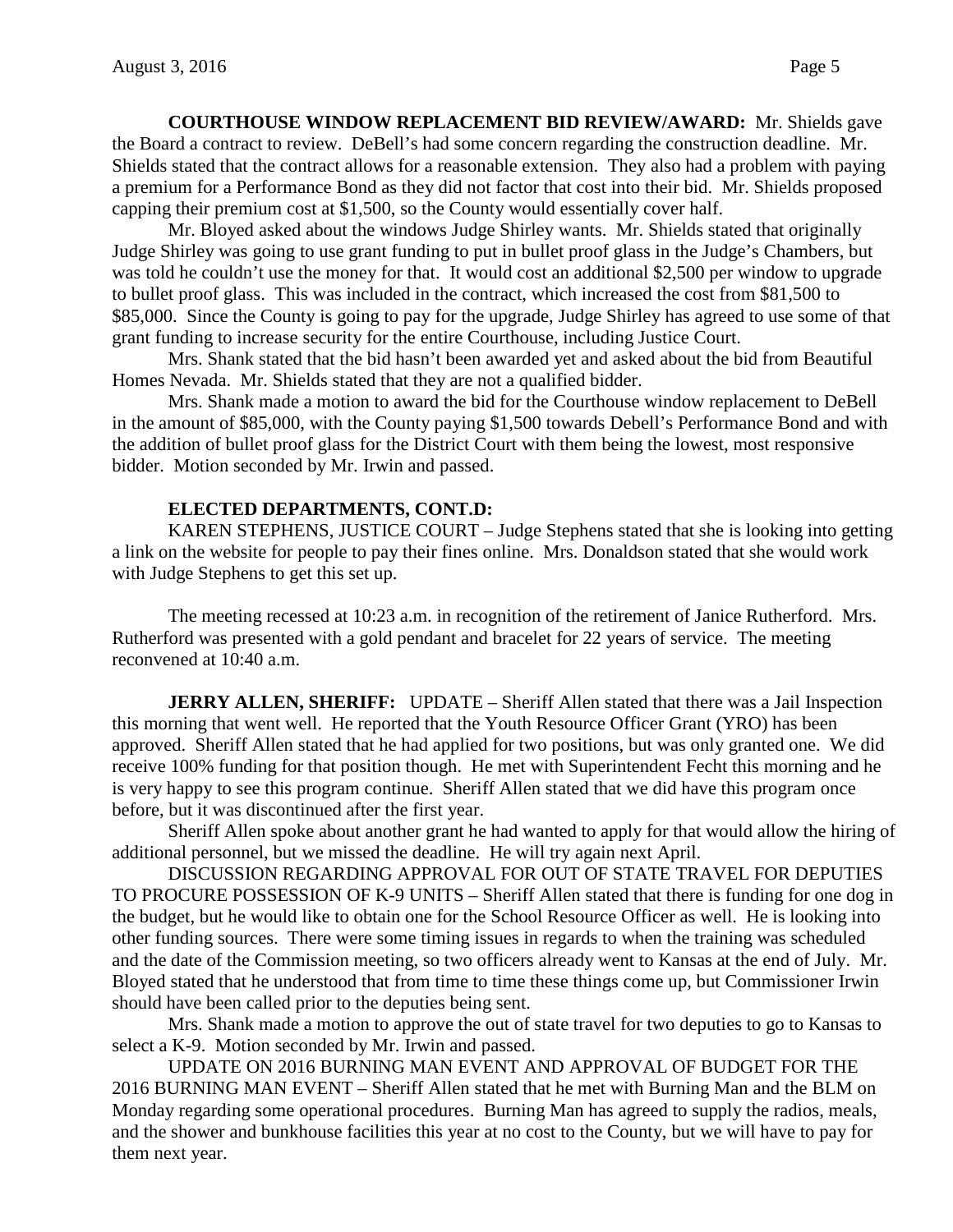Sheriff Allen has prepared a budget in the amount of \$180,000, which includes the following: \$3,000 to upgrade the microwave equipment

\$2,500 for uniforms

- \$2,500 for other supplies (batteries, goggles, etc.)
- \$172,000 for personnel

He is still concerned with the early opening and heard that Burning Man will be applying for 7,000 more early entrants. This time period is not covered by the Settlement Agreement.

Sheriff Allen also wanted the Board to be aware that there is a portion of Highway 34 in Pershing County that has been maintained by Washoe County and they are probably not going to continue that maintenance after this year.

Mr. Bloyed asked about vehicle costs, as they weren't included in the budget presented. Sheriff Allen stated that he will absorb the fuel costs for traveling back and forth through his regular budget and Burning Man will provide fuel on the playa. Burning Man will be keeping track of this cost as well. Mr. Bloyed asked if they would be renting any side-by-sides. Sheriff Allen stated that it cost them \$10,000 to rent them last year so he is looking into other options. He is looking for one to purchase, so that they don't have this cost every year. Mr. Bloyed asked Mr. Shields what the liability would be if we rented them from the community. Mr. Shields stated that the Board should be wary about going in that direction.

On another note, Sheriff Allen stated that the Board had previously approved having the psych cell re-padded. If we pay the invoice in full, in lieu of in payments, they will offer a 9.25% discount. Mrs. Shank's only concern was a guarantee that the work would be done. Sheriff Allen stated that it may not have to be paid up front, as there is a net 30 days in the contract. The Board did not have a problem paying it in full. Sheriff Allen also stated that Mrs. Donaldson spoke with the insurance and if we have the information regarding who did the damage, they may cover it.

PATROL VEHICLE ISSUES AND MANPOWER FOR THE SHERIFF'S DEPARTMENT – Sheriff Allen just wanted the Board to be aware that he has three vehicles with over 100,000 miles and three more with over 200,000 miles on them. One of those vehicles will come out of service once the new one comes on line.

Sheriff Allen also stated that he still has one vacant position that he has approval to hire, but he would like to fill a temporary position as well to cover for Sgt. Stephens' absence. He will not be released for full duty for at least another 6 months and is currently restricted to desk duty. They are currently covering with overtime and have put in about 305 hours. Mr. Irwin didn't feel the agenda item allowed for action to be taken at this time so an item will be put on the next agenda.

# **11TH JUDICIAL DISTRICT COURT:**

JUVENILE PROBATION DEPARTMENT – Judge Shirley, Craig Tippens, Chief Probation Officer, and Judge Wagner were present.

Mr. Tippens stated that Damien McKinney came on board Monday as a Probation Officer.

*Request for construction of a wall in the back room of the Juvenile Office to create additional office:* Mr. Tippens shared the construction plan with the Board. The concern of the Building Inspector was discussed. Mr. Shields does not agree, but would like to look into it further.

Mrs. Shank made a motion to approve the construction of a wall in the back room of the Juvenile Office to create an additional office, following whatever procedures are necessary based on the District Attorney's research regarding Manufactured Housing. Motion seconded by Mr. Irwin and passed.

*Grants awarded to the Juvenile Department – Project Magic, Alcohol/Marijuana Wise Programming, Functional Family Project and Aware Grant Overage Funds:* Mr. Tippens gave an overview of these grants. The Project Magic Grant in the amount of \$25,274.00 and the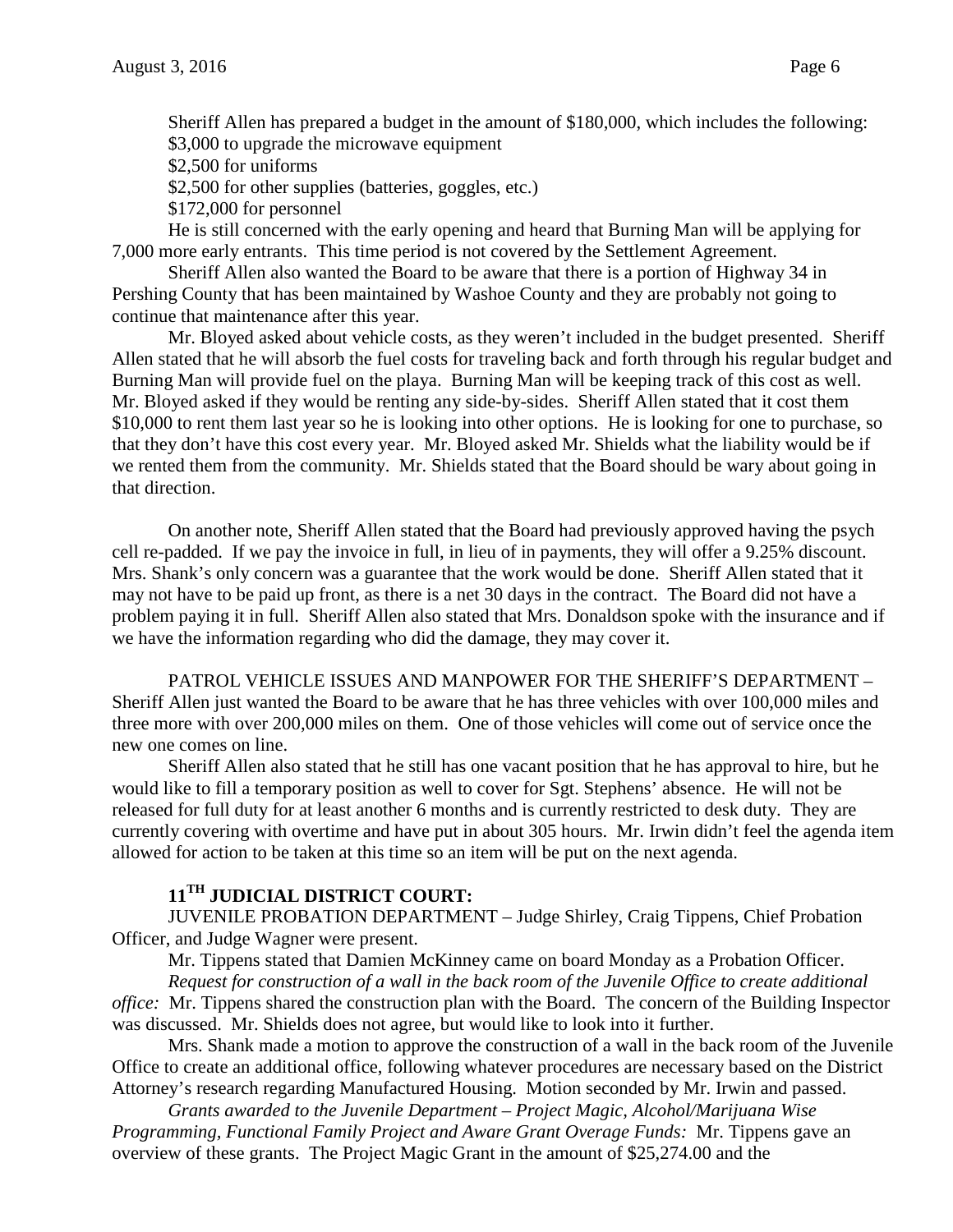Alcohol/Marijuana Wise Programming Grant in the amount of \$3,300 were funded by the Frontier Community Coalition. Project Magic is a 21 session life skills class offered in both Pershing and Lander counties. The Wise Programming is a new program offering online alcohol, marijuana, and other drug intervention to 40 youth in Pershing and Lander counties. The State will be coming out on August  $16<sup>th</sup>$ to certify our site to offer these services. Mrs. Shank asked how the online intervention will be offered. Mr. Tippens stated that they have computers in the office and the participants will be required to come in to use the service.

Mr. Tippens also spoke about the Functional Family Project, which was created by Judge Wagner several years ago. It offers parents who are considering divorce or already going through divorce counseling, life coaching and co-parenting classes to minimize the impact to the family. Mr. Tippens stated that they have submitted a grant application in the amount of \$29,000 to the Frontier Community Coalition as well and they are waiting to hear if it has been approved. This grant is solely for Pershing County.

Mr. Irwin asked Mrs. Childs if these were grants she needed to keep track of. She stated yes and that Mr. Tippens has given her copies.

Mr. Tippens also stated that he has a pending application for a Youth Apprenticeship Program. This program would put fifteen youth to work, five in each county, through Job Connect. Mr. Tippens stated that he did not account for Worker's Compensation in the amount of \$600, so this will come out of the Juvenile Department's budget.

DISTRICT COURT – Judge Shirley and Mackenzie Hodges, Court Administrator were present. *Justice Assistance Grant (JAG) for security upgrades for the 11th Judicial District Court in the amount of \$49,568.00 (reimbursement) for the period of 8-1-16 to 9-30-17:* Ms. Hodges stated that the grant funding breaks down as follows:

\$7,196 to install metal detectors in Pershing County and Mineral County;

\$1,018 for holdup switches for the Judge's Chambers and the Clerk's Office;

\$15,843 for new windows in Court Reporter's office, the Judge's Chambers, and the Judicial Assistant's office;

\$6,631 for bullet proof coating for the windows in the Judge's Chambers in Pershing and Mineral counties; and

\$18,051 for an access control system in Mineral County.

Mr. Bloyed asked about the amount awarded for the windows and bullet proof coating since Pershing County added bullet proof windows to their bid award. Judge Shirley stated that he will submit a grant amendment so that money can be used for something else.

*Approval of plan to create office space for Court Administrator and permission to move forward with the plan:* Judge Shirley gave an overview of the Court Administrator position and gave them a rough drawing of the plan.

The meeting adjourned at 11:45 a.m. to tour the Jury Room and District Court Clerk's office and reconvened at 12:00 p.m.

Mr. Irwin made a motion to approve the creation of an office space for the Court Administrator as presented. Motion seconded by Mrs. Shank and passed.

### **ADVISORY BOARD APPOINTMENTS:** GRASS VALLEY ADVISORY BOARD – A

letter was received by Kim Klemish asking to be reappointed to the Grass Valley Advisory Board.

Mrs. Shank made a motion to reappoint Kim Klemish to the Grass valley Advisory Board with a term expiring June 30, 2018. Motion seconded by Mr. Irwin and passed.

BOARD OF EQUALIZATION – Mrs. Donaldson stated that she would like to keep a Commission member on the Board.

Mr. Irwin made a motion to reappoint Carol Shank to the Board of Equalization for the remainder of her current term as Commissioner. Motion seconded by Mr. Bloyed and passed.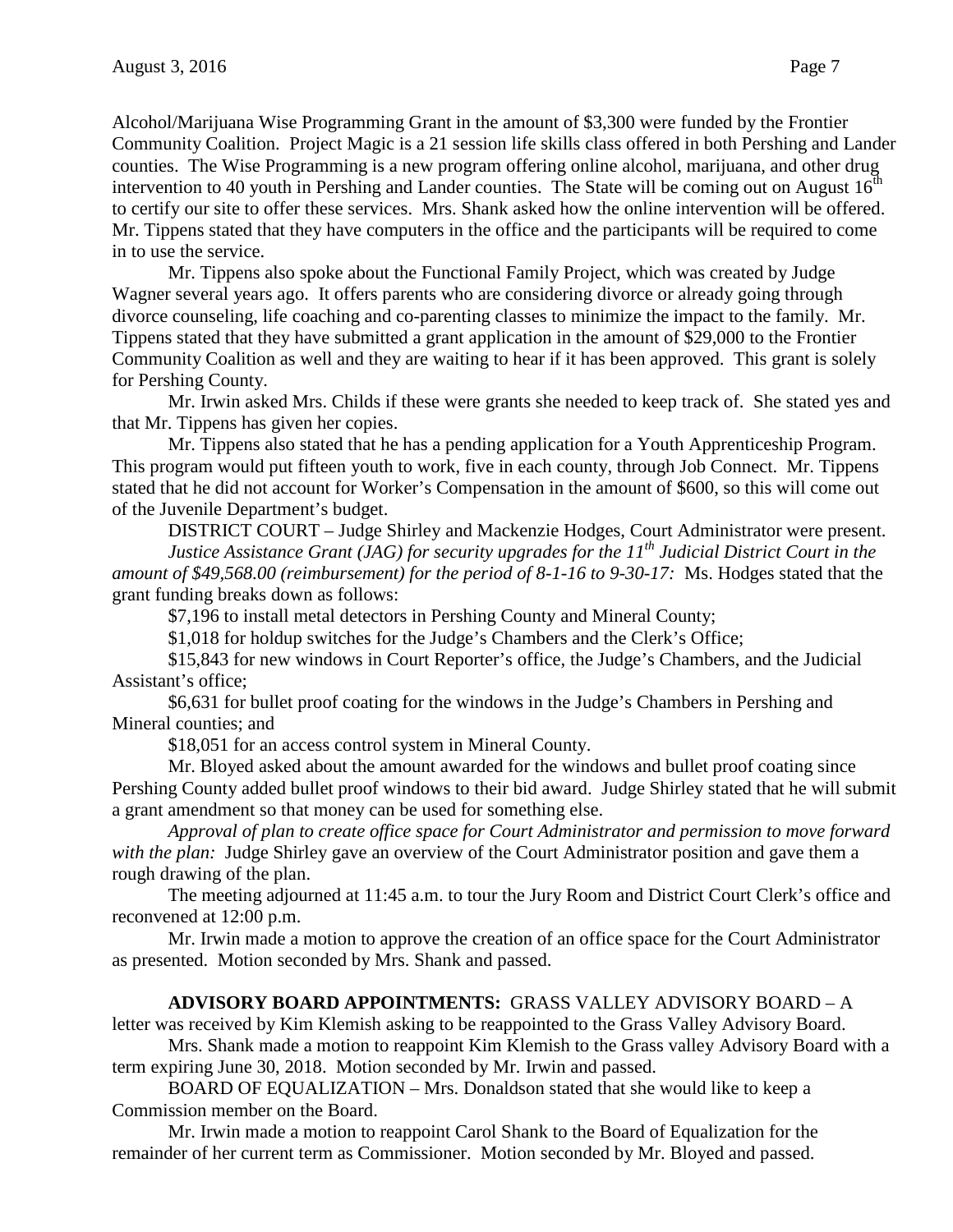**APPROVAL OF MEMORANDUM OF UNDERSTANDING BETWEEN PERSHING COUNTY AND THE NILE VALLEY RACE TRACK REGARDING TRANSFER OF A DECOMMISSIONED WATER TRUCK FROM THE RYE PATCH FIRE DEPARTMENT INVENTORY:** Mr. Shields will work with Mr. Irwin on this item and it will be put back on the agenda.

**CORRESPONDENCE:** There was no correspondence discussed.

**NEVADA WORKS:** APPROVAL OF AMENDMENTS TO THE NEVADA WORKS COOPERATIVE AGREEMENT – Mr. Irwin made a motion to approve the Nevada Works Cooperative Agreement as amended. Motion seconded by Mrs. Shank and passed.

**FIRST READING OF PROPOSED AMENDMENT TO CHAPTER 5.04.030 RELATING TO BUSINESS LICENSE FEE SCHEDULE:** Mrs. Shank introduced Bill #324 and read it by Title as follows:

AN ORDINANCE AMENDING CHAPTER 5.04 OF TITLE 2 OF THE PERSHING COUNTY CODE BY CLARIFYING THE APPLICATION FOR A BUSINESS LICENSE AND ESTABLISHING A FLAT FEE OF TEN DOLLARS (\$10) ON LICENSE PAYMENTS MADE AFTER THE DUE DATE.

## **ELECTED DEPARTMENTS, CONT.D:**

RENE CHILDS, RECORDER-AUDITOR – Mrs. Childs gave the Board the monthly ending fund balances. The auditors were here last week and will return the week of September  $19<sup>th</sup>$ .

Mr. Bloyed asked what the status of the Option Tax Fund is. Mrs. Childs stated that the current balance is \$934,362, but there are several things obligated in that account. Mr. Bloyed stated that we need to see if we can work vehicles for the Sheriff's office into this at some point. Mrs. Childs stated that the Ordinance would have to be updated.

*Change order for carpeting in Recorder's office to match carpet in the Archival Building:* Mrs. Childs gave the Board two quotes, one that includes moving the furniture and one that doesn't. Mrs. Childs stated that she isn't sure how this will work as she can't close her office to have it done.

Mr. Irwin made a motion to approve the bid from Ferguson Construction in the amount of \$14,013.44, which does not include moving the furniture, to come out of the Building Fund. Motion seconded by Mrs. Shank and passed.

*Discussion and follow-up on procurement policies for the Emergency Management Grant Audit:*  Mrs. Childs gave the Board the County's current Ordinance regarding Grants and some information from Elko County.

**VOUCHERS:** Mr. Irwin made a motion to approve the vouchers as submitted with the exception of vouchers for Vendor #237 and Vendor #181, and with discussion regarding the voucher for Vendor #577 at the next meeting. Motion seconded by Mrs. Shank and passed.

**REPORT FROM LEGAL COUNSEL:** No report was given.

**REPORT FROM ADMINISTRATIVE ASSISTANT:** Mrs. Wesner informed the Board that Thoran Towler no longer works for Allison Makenzie, LTD, so we will have a new person when we start negotiations next year.

**MATTERS OF THE BOARD FOR DISCUSSION, BOARD MEMBER REPORTS, BOARD LIAISON REPORTS:** Mrs. Shank stated that she has a Humboldt Basin Water Authority